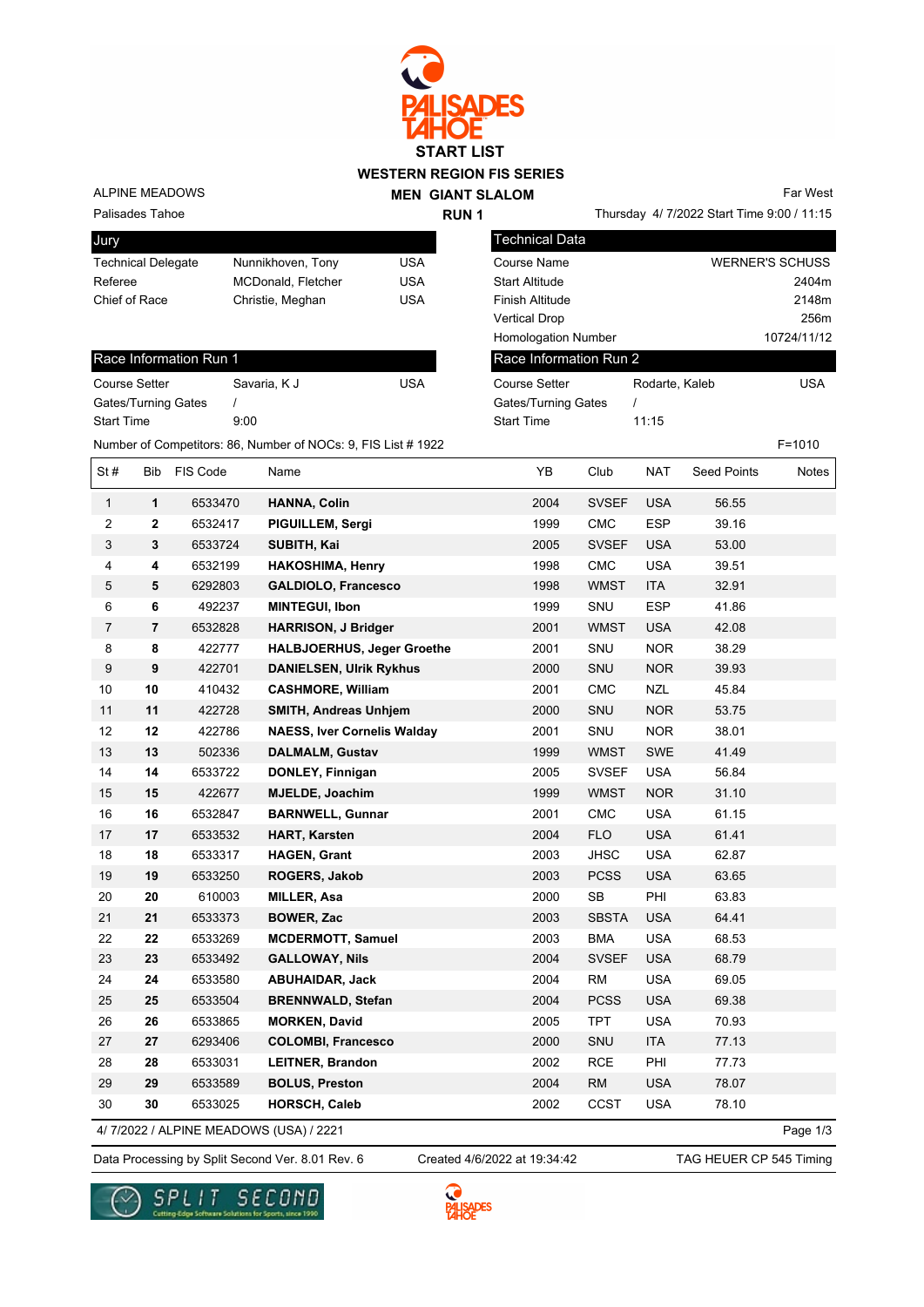## **WESTERN REGION FIS SERIES MEN GIANT SLALOM START LIST**

ALPINE MEADOWS

Far West

| Palisades Tahoe |            |          | <b>RUN1</b>                         |      | Thursday 4/7/2022 Start Time 9:00 / 11:15 |            |                    |              |  |
|-----------------|------------|----------|-------------------------------------|------|-------------------------------------------|------------|--------------------|--------------|--|
| St#             | <b>Bib</b> | FIS Code | Name                                | YB   | Club                                      | <b>NAT</b> | <b>Seed Points</b> | <b>Notes</b> |  |
| 31              | 31         | 6533255  | POLSTER, Tay                        | 2003 | <b>PCSS</b>                               | <b>USA</b> | 79.08              |              |  |
| 32              | 32         | 530149   | <b>ANDERSEN, Eric</b>               | 1987 | <b>DPST</b>                               | <b>USA</b> | 79.60              |              |  |
| 33              | 33         | 6533584  | HANRAHAN, lan                       | 2004 | <b>RM</b>                                 | <b>USA</b> | 81.08              |              |  |
| 34              | 34         | 6533543  | HUNT, Espen                         | 2004 | <b>PCSS</b>                               | <b>USA</b> | 81.35              |              |  |
| 35              | 35         | 6533499  | <b>HODGKINS, Ford</b>               | 2004 | RM                                        | <b>USA</b> | 82.44              |              |  |
| 36              | 36         | 6533748  | <b>RANTZ, Tyler</b>                 | 2005 | <b>TPT</b>                                | <b>USA</b> | 83.38              |              |  |
| 37              | 37         | 180934   | <b>TILANDER, Nicolas</b>            | 2004 | <b>SVSEF</b>                              | <b>FIN</b> | 84.05              |              |  |
| 38              | 38         | 6533547  | POTTER, Cole                        | 2004 | <b>PCSS</b>                               | <b>USA</b> | 89.81              |              |  |
| 39              | 39         | 6533729  | <b>LINDSEY, Rhett</b>               | 2005 | <b>TPT</b>                                | <b>USA</b> | 89.83              |              |  |
| 40              | 40         | 492245   | <b>GONZALEZ DE LAS HERAS, Mateo</b> | 1999 | SNU                                       | <b>ESP</b> | 90.33              |              |  |
| 41              | 41         | 6533558  | <b>LEGARZA, Caedon</b>              | 2004 | <b>TPT</b>                                | <b>USA</b> | 93.36              |              |  |
| 42              | 42         | 6533719  | <b>MACUGA, Daniel</b>               | 2005 | <b>PCSS</b>                               | <b>USA</b> | 97.39              |              |  |
| 43              | 43         | 6533809  | <b>BROWN, Oscar</b>                 | 2005 | SB                                        | <b>USA</b> | 97.88              |              |  |
| 44              | 44         | 6533727  | <b>PRICHARD, Campbell</b>           | 2005 | <b>RM</b>                                 | <b>USA</b> | 98.14              |              |  |
| 45              | 45         | 6533487  | <b>PANTELICK, Charlie</b>           | 2004 | <b>SBSTA</b>                              | <b>USA</b> | 98.84              |              |  |
| 46              | 46         | 6533570  | GOODBODY, Stuart                    | 2004 | <b>MRT</b>                                | <b>USA</b> | 100.13             |              |  |
| 47              | 47         | 6533510  | <b>RIXON, Taylor</b>                | 2004 | <b>SVSEF</b>                              | <b>USA</b> | 101.64             |              |  |
| 48              | 48         | 6533296  | <b>CHILDRESS, Jack</b>              | 2003 | <b>JHSC</b>                               | <b>USA</b> | 101.67             |              |  |
| 49              | 49         | 6533508  | <b>HOLDAWAY, Max</b>                | 2004 | ${\sf SB}$                                | <b>USA</b> | 104.03             |              |  |
| 50              | 50         | 6533744  | <b>CURCI, Cole</b>                  | 2005 | <b>SVSEF</b>                              | <b>USA</b> | 105.83             |              |  |
| 51              | 51         | 6533876  | <b>MACK, Declan</b>                 | 2005 | <b>SBSTA</b>                              | <b>USA</b> | 105.94             |              |  |
| 52              | 52         | 6533329  | <b>SICKLER, Thomas</b>              | 2003 | <b>MBSEF</b>                              | <b>USA</b> | 106.48             |              |  |
| 53              | 53         | 6533571  | <b>STANDTEINER, Josef</b>           | 2004 | <b>TPT</b>                                | <b>USA</b> | 106.53             |              |  |
| 54              | 54         | 6533516  | <b>HOOPES, Jesse</b>                | 2004 | SB                                        | <b>USA</b> | 106.64             |              |  |
| 55              | 55         | 6533586  | <b>CLAUSEN, Sam</b>                 | 2004 | <b>JHSC</b>                               | <b>USA</b> | 107.01             |              |  |
| 56              | 56         | 6533546  | ROTH, Jason                         | 2004 | <b>TPT</b>                                | <b>USA</b> | 108.82             |              |  |
| 57              | 57         | 6533490  | <b>CULLEN, Robert</b>               | 2004 | <b>SVSEF</b>                              | <b>USA</b> | 109.87             |              |  |
| 58              | 58         | 6533026  | <b>HORSLEY, Finn</b>                | 2002 | SB                                        | <b>USA</b> | 110.21             |              |  |
| 59              | 59         | 6533644  | <b>HOLTON, Zac</b>                  | 2004 | <b>SPAC</b>                               | <b>USA</b> | 110.25             |              |  |
| 60              | 60         | 6533810  | JARVIE, Max                         | 2005 | <b>SB</b>                                 | <b>USA</b> | 111.63             |              |  |
| 61              | 61         | 6533561  | <b>FRANCIS, Tyler</b>               | 2004 | <b>TPT</b>                                | <b>USA</b> | 114.50             |              |  |

4/ 7/2022 / ALPINE MEADOWS (USA) / 2221

Data Processing by Split Second Ver. 8.01 Rev. 6 Created 4/6/2022 at 19:34:42 TAG HEUER CP 545 Timing Created 4/6/2022 at 19:34:42

Page 2/3





 **62** 6533483 **STEARNS, Frank** 2004 RM USA 118.24  **63** 6533648 **FERGUSON, Iain** 2004 MMST USA 119.05  **64** 6533822 **MARTIN, Leo** 2005 RM USA 119.23  **65** 6533914 **WILLIAMS, Nate** 2005 SSRT USA 120.50  **66** 6533541 **ALLEYNE, Nikhil** 2004 SBSTA USA 121.07  **67** 6533503 **FRANKLIN, William** 2004 SBSTA USA 123.26  **68** 6533912 **MCGEE, Nico** 2005 JHSC USA 124.83  **69** 6533468 **GAJAR, Toby** 2004 TPT USA 129.24  **70** 6533784 **CAMPBELL, Colin** 2005 PCSS USA 131.43  **71** 6533737 **FLAGGERT, Winthrop** 2005 CMAC USA 132.43  **72** 6533247 **SCHLOPY, Mason** 2003 RM USA 135.66  **73** 6533891 **MASTERSON, Cody** 2005 SBSTA USA 139.89  **74** 6100613 **BUTLER, Charlie** 2003 TPT CAN 141.86  **75** 6533527 **WILLSON, Noah** 2004 TAS USA 143.55